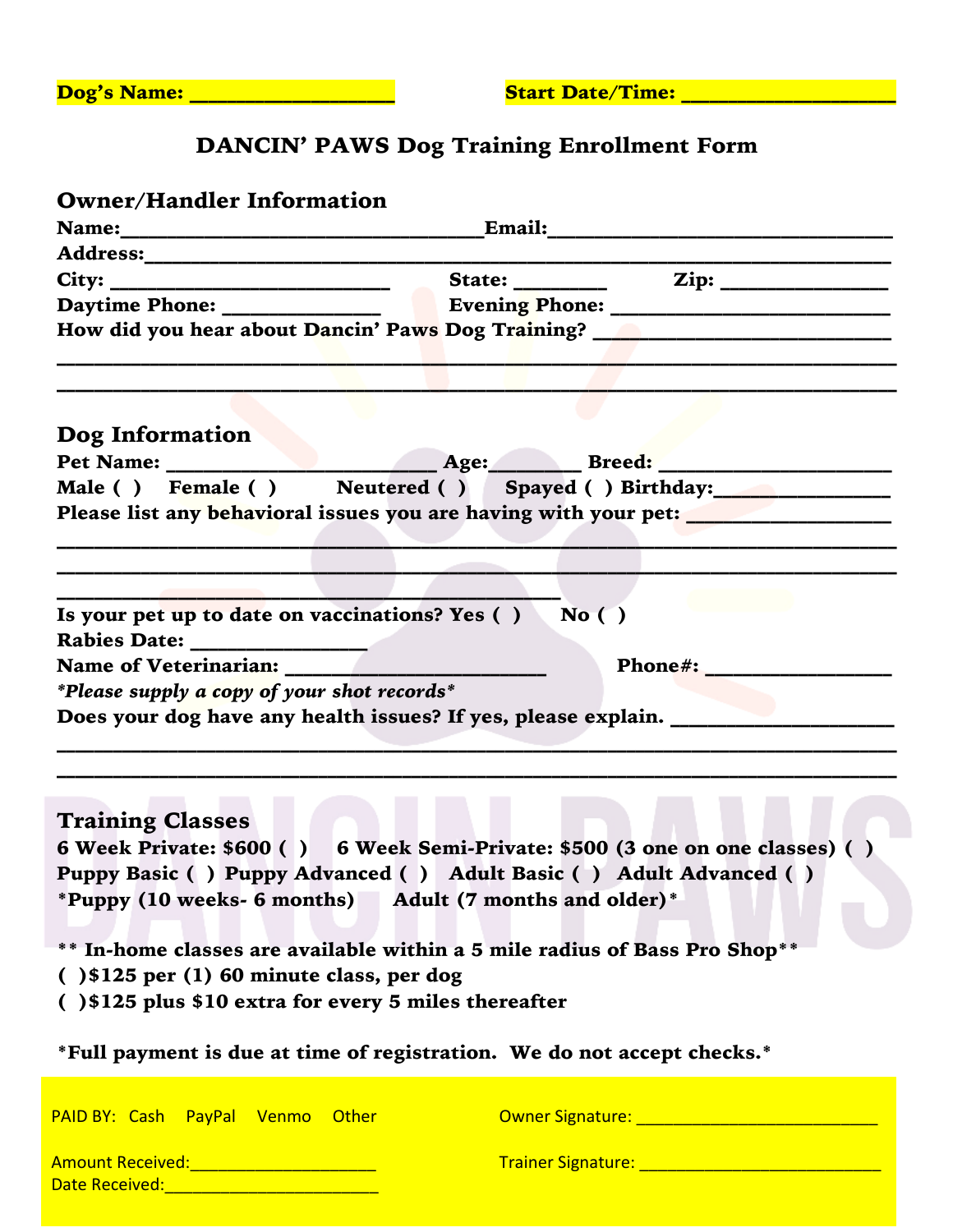### Training Agreements & Waivers

#### Training Waiver

**Animal Behavior can be unpredictable and participation in Dancin' Paws training courses is not a guarantee of my dog(s) future behavior. I understand that dog training is not without risk to me, members of my family, guest who may participate, or my dog. I hereby waive and release Dancin' Paws Dog Training from any and all liability of any nature, for injury or damage which I or my dog may suffer, including but not limited to, any injury or damage resulting from the action of said dog, or any other dog, and I expressly assume the risk of any such damage or injury while attending any training session or other functions of Dancin' Paws Dog Training on the training grounds or the surrounding area.**

**In consideration of and as an inducement to the acceptance of my application for training attendance by my dog(s) and/or me at any training class, or any other function of Dancin' Paws Dog Training, I hereby agree to indemnify and hold harmless Dancin' Paws Dog Training from any and all claims by any member of my family or any other person accompanying me to any training sessions or function Dancin' Paws Dog Training while on the grounds or surrounding area therto as a result of any action by any dog, including my own, or for any other reason.**

#### Refund Policy

**No Refunds.**

### Media Release

**I hereby grant Dancin' Paws Dog Training permission to use my likeness, and the likeness of my dog(s) in a photograph, video, or other digital reproduction in any and all of its publications, including website entries, without payment or any other consideration. I further give permission to Dancin' Paws Dog Training to share this image or video for use in any and all of its publications, including website entries, without payment or other consideration. I understand and agree that these materials will become the property of Dancin' Paws Dog Training and will not be returned. I hereby irrevocably authorize Dancin' Paws Dog Training to edit, alter, copy, exhibit, publish, or distribute these photos and videos for purposes of publicizing its programs, or for any other lawful purpose. In addition, I waive the right to inspect or approve the finished product, including written or electronic copy, wherein my likeness appears. Additionally, I waive any right to royalties or other compensation arising or related to the use of the photographs or video. I hereby hold harmless and release and forever discharge Dancin' Paws Dog Training from all claims, demands, and causes of action which I, my heirs, representatives, executors, administrators, or any other persons acting on my behalf or on behalf of my estate have or may have by reason of this authorization. I am 18 years of age and am competent to contract in my own name. I have read this release before signing below and I fully understand the contents, meaning, and impact of this release.**

**Initial: \_\_\_\_\_\_\_\_\_\_**

**Initial:** 

**Initial: \_\_\_\_\_\_\_\_\_\_\_**